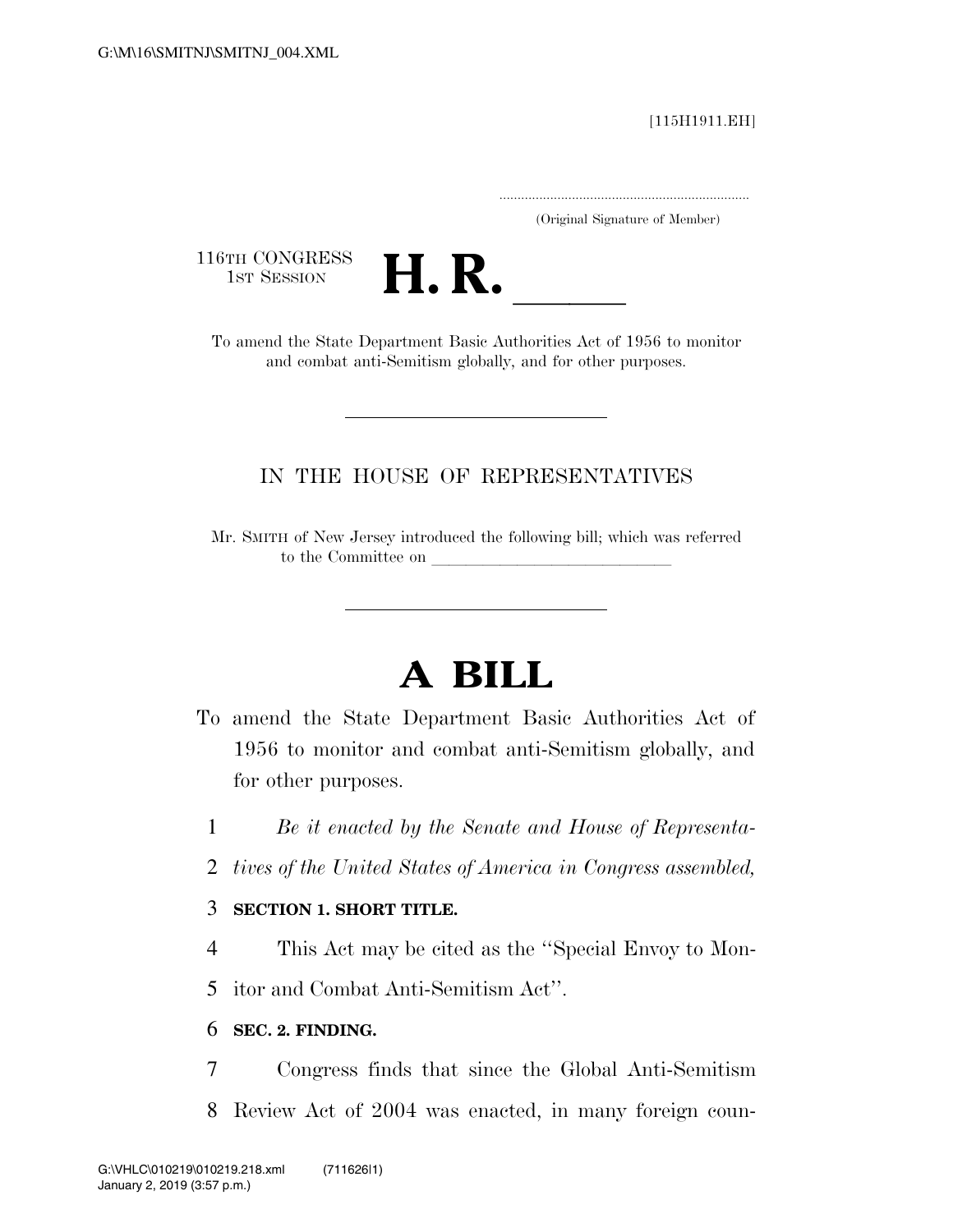tries acts of anti-Semitism have been frequent and wide in scope, the perpetrators and variety of threats to Jewish communities and their institutions have proliferated, and in some countries anti-Semitic attacks have increased in frequency, scope, violence, and deadliness.

#### **SEC. 3. MONITORING AND COMBATING ANTI-SEMITISM.**

 (a) IN GENERAL.—Subsection (a) of section 59 of the State Department Basic Authorities Act of 1956 (22 U.S.C. 2731) is amended—

10  $(1)$  in paragraph  $(2)$ —

11  $(A)$  in subparagraph  $(A)$ —

- (i) by inserting before the period at 13 the end the following: ", who shall be ap- pointed by the President, by and with the advice and consent of the Senate''; and (ii) by adding at the end the following
- new sentence: ''The Special Envoy shall re-18 port directly to the Secretary."; and
- (B) in subparagraph (B)—
- 20 (i) in the heading, by striking "AP-21 POINTMENT" and inserting "NOMINA-TION'';
- 23 (ii) by striking the first sentence; 24 (iii) in the second sentence, by strik-ing ''If the Secretary determines that such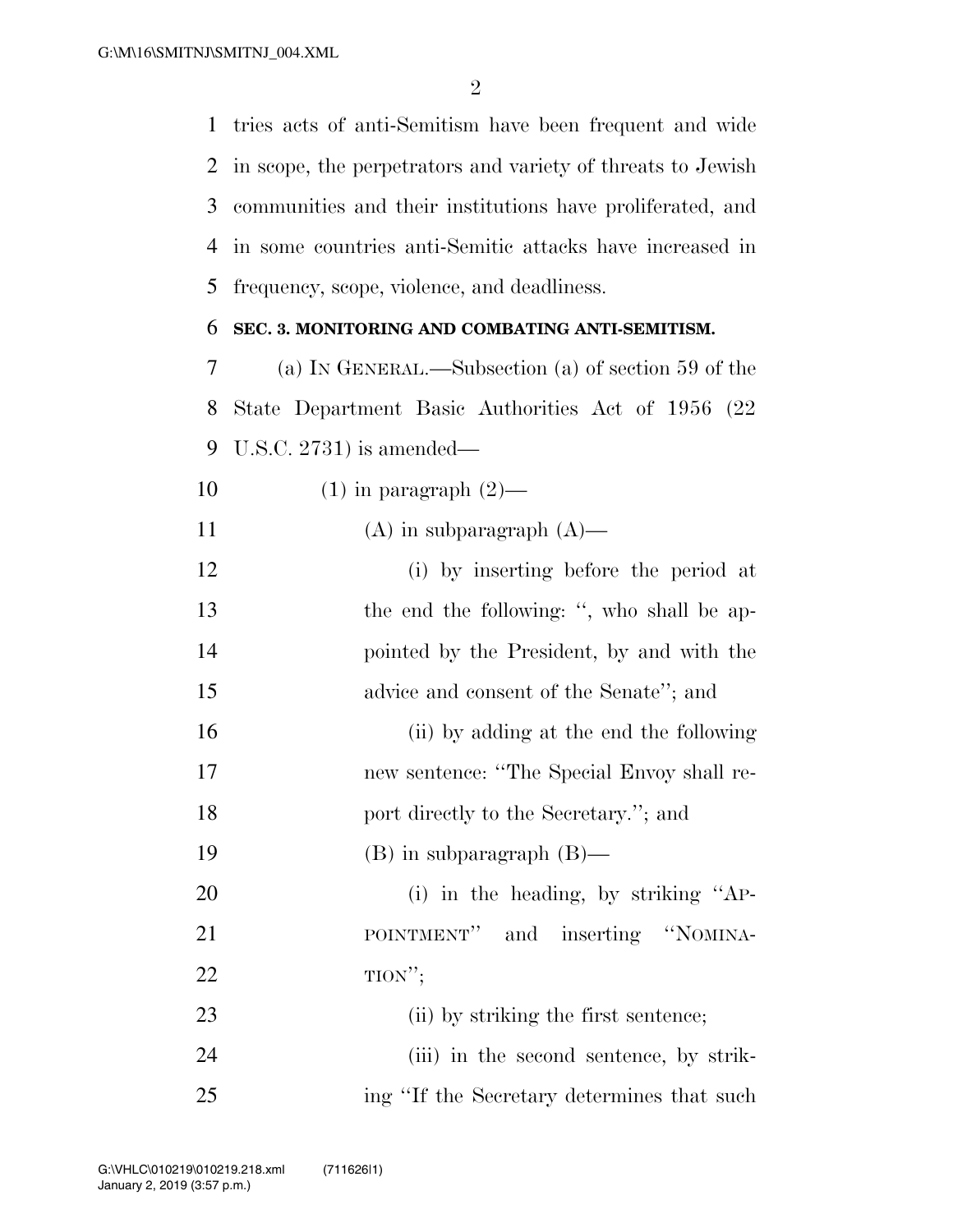1 is appropriate, the Secretary may appoint'' and inserting ''If the President determines that such is appropriate, the President may nominate''; and

 (iv) in the third sentence, by striking ''The Secretary may allow such officer or employee to retain the position (and the responsibilities associated with such posi- tion) held by such officer or employee prior to the appointment'' and inserting ''Such officer or employee may not retain the po- sition (or the responsibilities associated with such position) held by such officer or employee prior to the nomination''; and

 (2) by adding at the end the following new paragraphs:

 ''(3) DUTIES.—The Special Envoy shall serve as the primary advisor to, and coordinate efforts across, the United States Government relating to monitoring and combating anti-Semitism and anti-Semitic incitement that occur in foreign countries.

22 "(4) RANK AND STATUS OF AMBASSADOR.— The Special Envoy shall have the rank of ambas-sador.